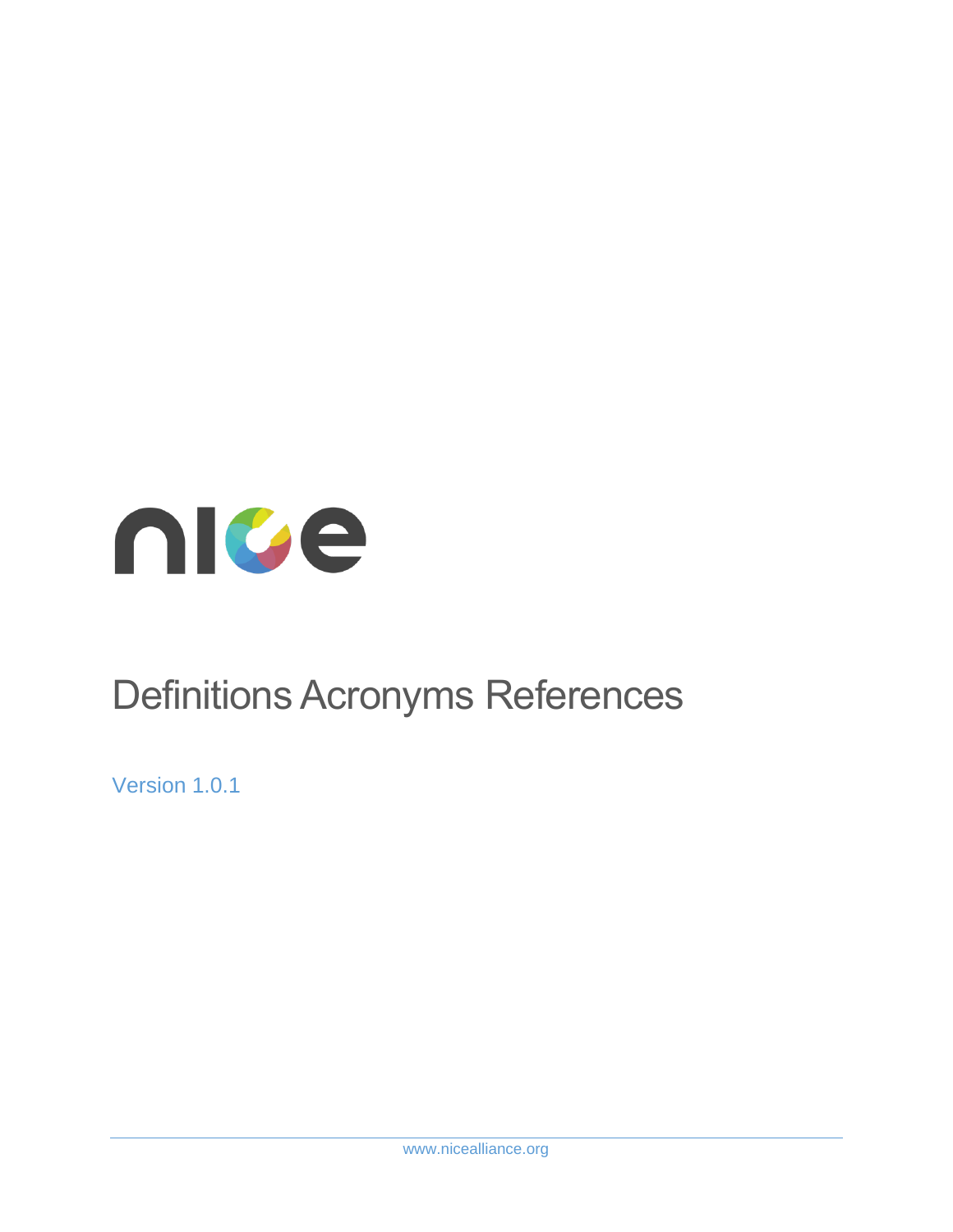Copyright 2019 NICE Alliance Promoters and other contributors to this document. All rights reserved. Third-party trademarks and names are the property of their respective owners.

Recipients of this document may copy, distribute, publish, or display this document so long as this copyright notice, license and disclaimer are retained with all copies of the document. No license is granted to modify this document.

THIS DOCUMENT IS PROVIDED "AS IS" AND WITHOUT WARRANTY OF ANY KIND. THE NICE ALLIANCE PROMOTERS AND ANY CONTRIBUTORS MAKE OR HAVE MADE NO REPRESENTATIONS OR WARRANTIES WHATSOEVER EXPRESS OR IMPLIED, STATUTORY OR OTHERWISE, REGARDING THE CONTENTS OF THIS DOCUMENTS AND/OR USE THEREOF, INCLUDING WITHOUT LIMITATION, ANY REPRESENTATION OR WARRANTY OF ACCURACY, RELIABILITY, MERCHANTABILITY, GOOD TITLE, NON-INFRINGEMENT, OR FITNESS FOR ANY PARTICULAR PURPOSE.

IN NO EVENT SHALL THE NICE ALLIANCE PROMOTERS, ANY CONTRIBUTORS OR THEIR AFFILIATES, INCLUDING THEIR RESPECTIVE EMPLOYEES, DIRECTORS, OFFICERS OR AGENTS, BE LIABLE FOR ANY DIRECT, INDIRECT, SPECIAL, INCIDENTAL, PUNITIVE OR CONSEQUENTIAL DAMAGES, ARISING OUT OF OR RELATING TO ANY USE OR DISTRIBUTION OF OR INABILITY TO USE THIS DOCUMENT (INCLUDING FUTURE UPDATES TO THIS DOCUMENTS), WHETHER OR NOT (1) SUCH DAMAGES ARE BASED UPON TORT, NEGLIGENCE, FRAUD, WARRANTY, CONTRACT OR ANY OTHR LEGAL THEORY, (2) THE NICE ALLIANCE PROMOTERS, CONTRIBUTORS OR THEIR AFFILIATES HAVE BEEN ADVISED OF THE POSSIBILITY OF SUCH DAMAGES; OR (3) SUCH DAMAGES WERE REASONABLY FORESEEABLE.

THIS DOCUMENT IS SUBJECT TO CHANGE AND UPDATED VERSIONS MAY BE DEVELOPED BY THE NICE ALLIANCE PROMOTERS.

Scenera, Inc., Nikon Corporation, Sony Semiconductor Solutions Corporation, Wistron Corporation and Hon Hai Precision Industry Co., Ltd.(NICE Alliance Promoters) contributed to this document.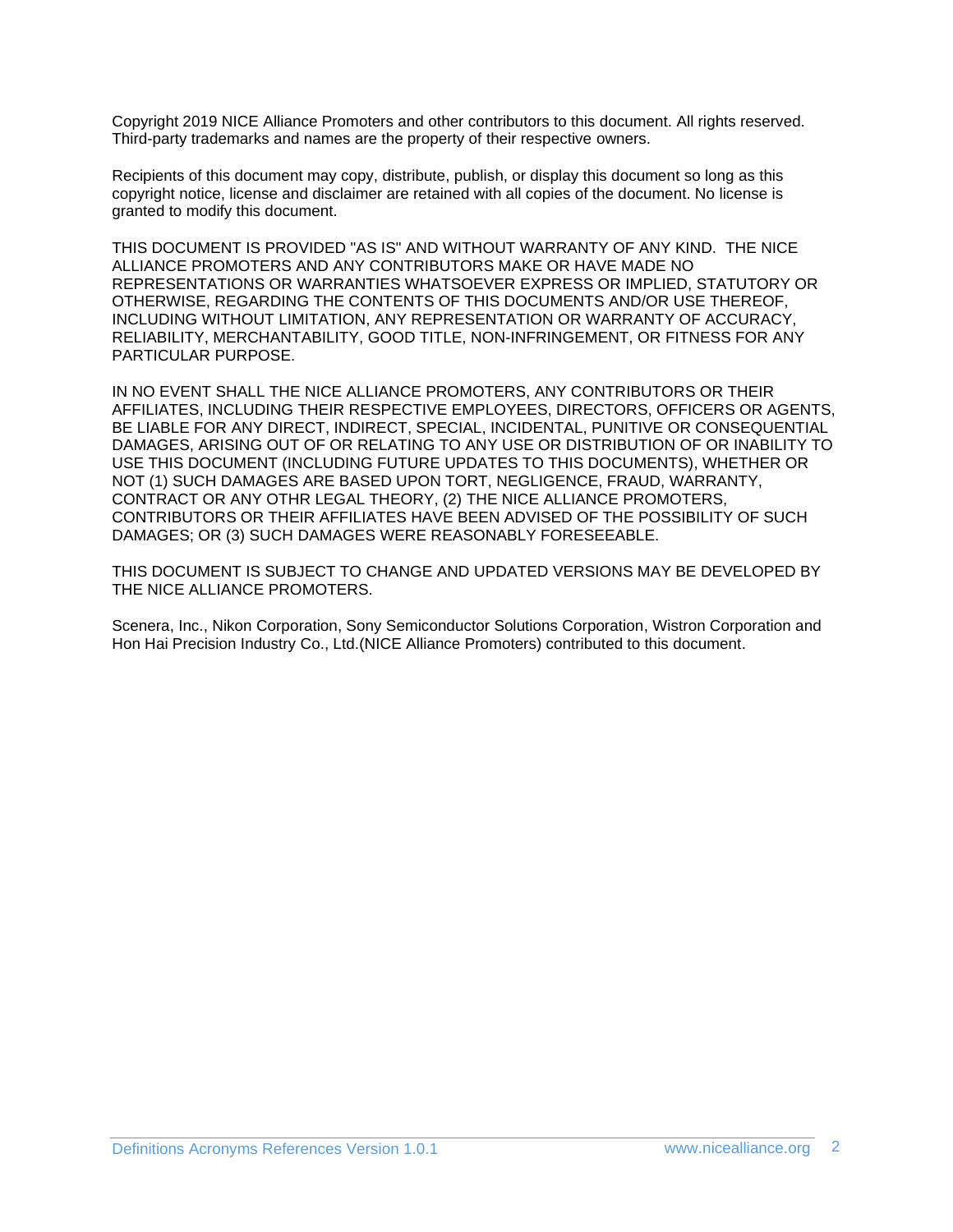# Revision History

| Version            | Date        | Comments                   |
|--------------------|-------------|----------------------------|
| 0.9 <sub>rc1</sub> | 13 Nov 2018 | First draft                |
| 0.9 <sub>rc2</sub> | 25 Feb 2019 | Second draft               |
| 0.9                | 25 Mar 2019 | Final draft                |
| 1.0                | 22 May 2019 | Final release              |
| 1.0.1              | 20 Dec 2019 | No change from version 1.0 |

## **Contributors**

| <b>Name</b>        | Company |
|--------------------|---------|
| Andrew Wajs        | Scenera |
| Aviram Cohen       | Scenera |
| Munehiro Shimomura | Sony    |
| Hironori Miyoshi   | Sony    |
| <b>Wendy Tin</b>   | Wistron |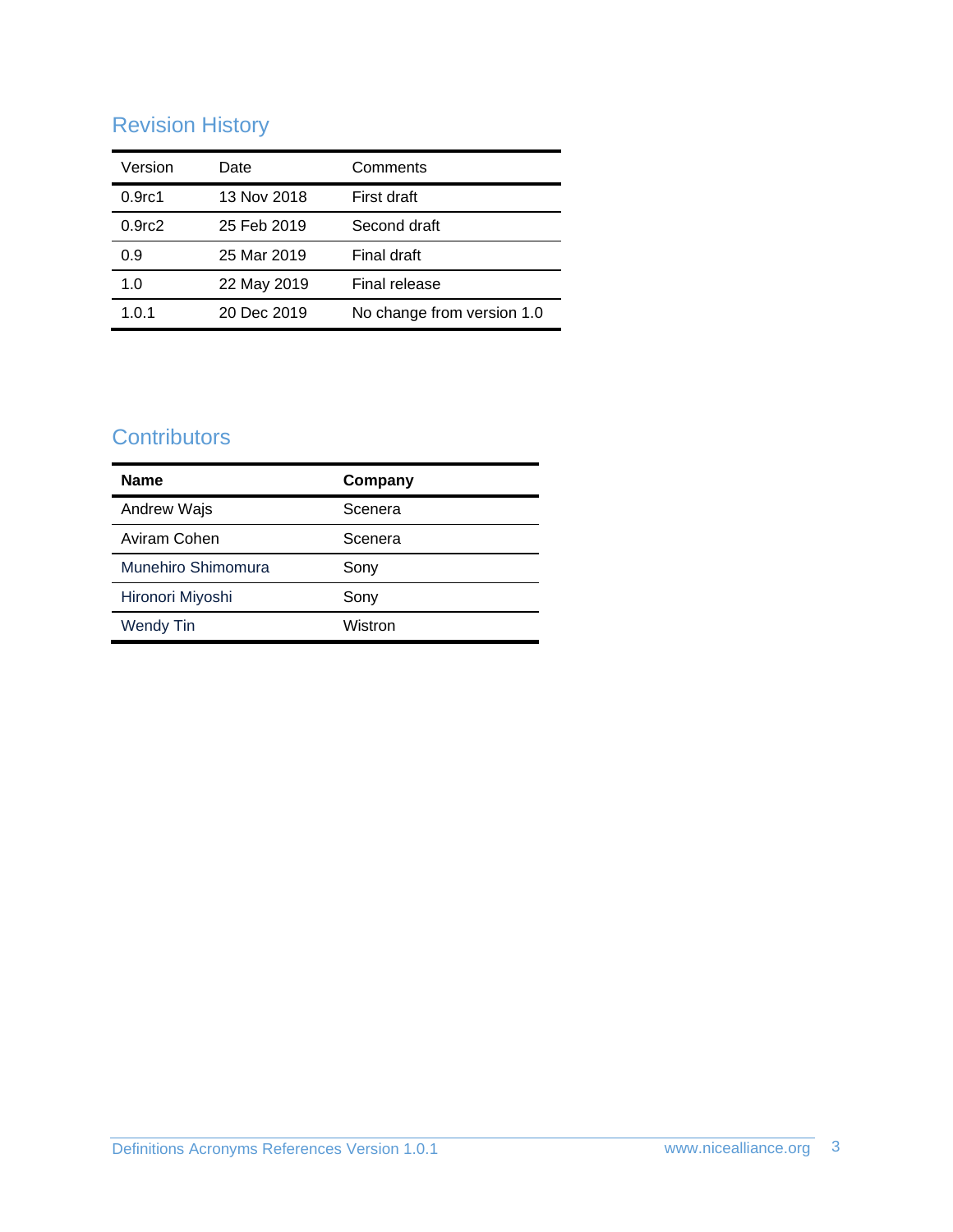# **Table of Contents**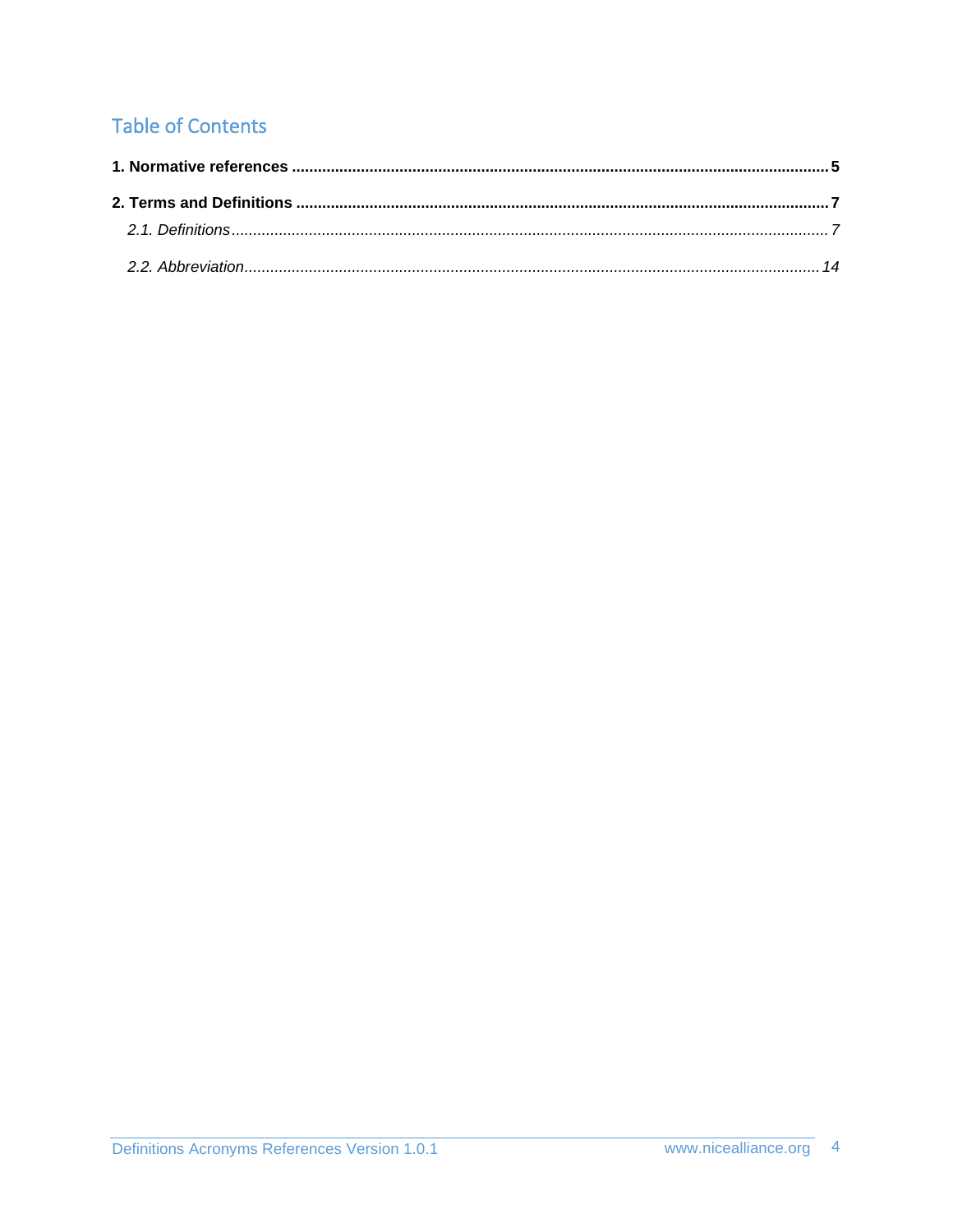## <span id="page-4-0"></span>**1. Normative references**

| Information technology --<br><b>Dynamic adaptive</b><br>streaming over HTTP<br>(DASH) -- Part 1: Media<br>presentation description<br>and segment formats                                                                                                                                                                       | <b>ISO</b><br><b>MPEG</b>        | <b>ISO/IEC</b><br>23009-<br>1:2012                                                      | https://www.iso.or<br>g/standard/57623.<br>html                                                                                | Packaging of Video, Audio                                                           |
|---------------------------------------------------------------------------------------------------------------------------------------------------------------------------------------------------------------------------------------------------------------------------------------------------------------------------------|----------------------------------|-----------------------------------------------------------------------------------------|--------------------------------------------------------------------------------------------------------------------------------|-------------------------------------------------------------------------------------|
| Information technology -<br><b>Dynamic adaptive</b><br>streaming over HTTP<br>(DASH) - Part 4:<br>Segment encryption and<br>authentication<br><b>ISO Base Media Format</b>                                                                                                                                                      | <b>ISO</b><br><b>MPEG</b>        | <b>ISO/IEC</b><br>23009-<br>4:2018                                                      | https://www.iso.or<br>g/standard/73603.<br>html                                                                                | Encryption of MPEG DASH                                                             |
| H.264 or MPEG-4 Part 10,<br><b>Advanced Video</b><br>Coding (MPEG-4 AVC)                                                                                                                                                                                                                                                        | <b>ISO</b><br><b>MPEG</b>        | <b>ISO/IEC</b><br>14496-10,<br><b>ITU-T H.264</b>                                       | http://www.itu.int/r<br>ec/T-REC-H.264                                                                                         | Video Compression                                                                   |
| <b>DASH-IF Implementation</b><br><b>Guidelines: Content</b><br><b>Protection Information</b><br><b>Exchange Format (CPIX)</b>                                                                                                                                                                                                   | <b>DASH</b><br>Industry<br>Forum | <b>CPIX</b>                                                                             | https://dashif.org/d<br>ocs/DASH-IF-<br>CPIX-v1.0.pdf                                                                          | Interchange format for<br>exchanging content<br>encryption keys between<br>systems. |
| Joint Photographic<br><b>Experts Group</b>                                                                                                                                                                                                                                                                                      | <b>ISO</b>                       | <b>ISO/IEC</b><br>10918, ITU-<br>T T.81, ITU-<br>T T.83, ITU-<br>T T.84, ITU-<br>T T.86 | https://jpeg.org/jpe<br>$\underline{q}$                                                                                        | <b>Compression of Still Images</b>                                                  |
| <b>UUID Information</b><br>technology - Open<br><b>Systems Interconnection</b><br>- Procedures for the<br>operation of OSI<br><b>Registration Authorities:</b><br><b>Generation and</b><br>registration of<br><b>Universally Unique</b><br><b>Identifiers (UUIDs) and</b><br>their use as ASN.1 object<br>identifier components | <b>ISO</b>                       | ISO/IEC<br>9834-<br>8:2005, ITU-<br>т<br>Recommend<br>ation X.667                       | https://www.itu.int/l<br>TU-<br>T/studygroups/co<br>m17/oid/X.667-<br>E.pdf<br>https://www.iso.or<br>g/standard/36775.<br>html | <b>UUID Format</b>                                                                  |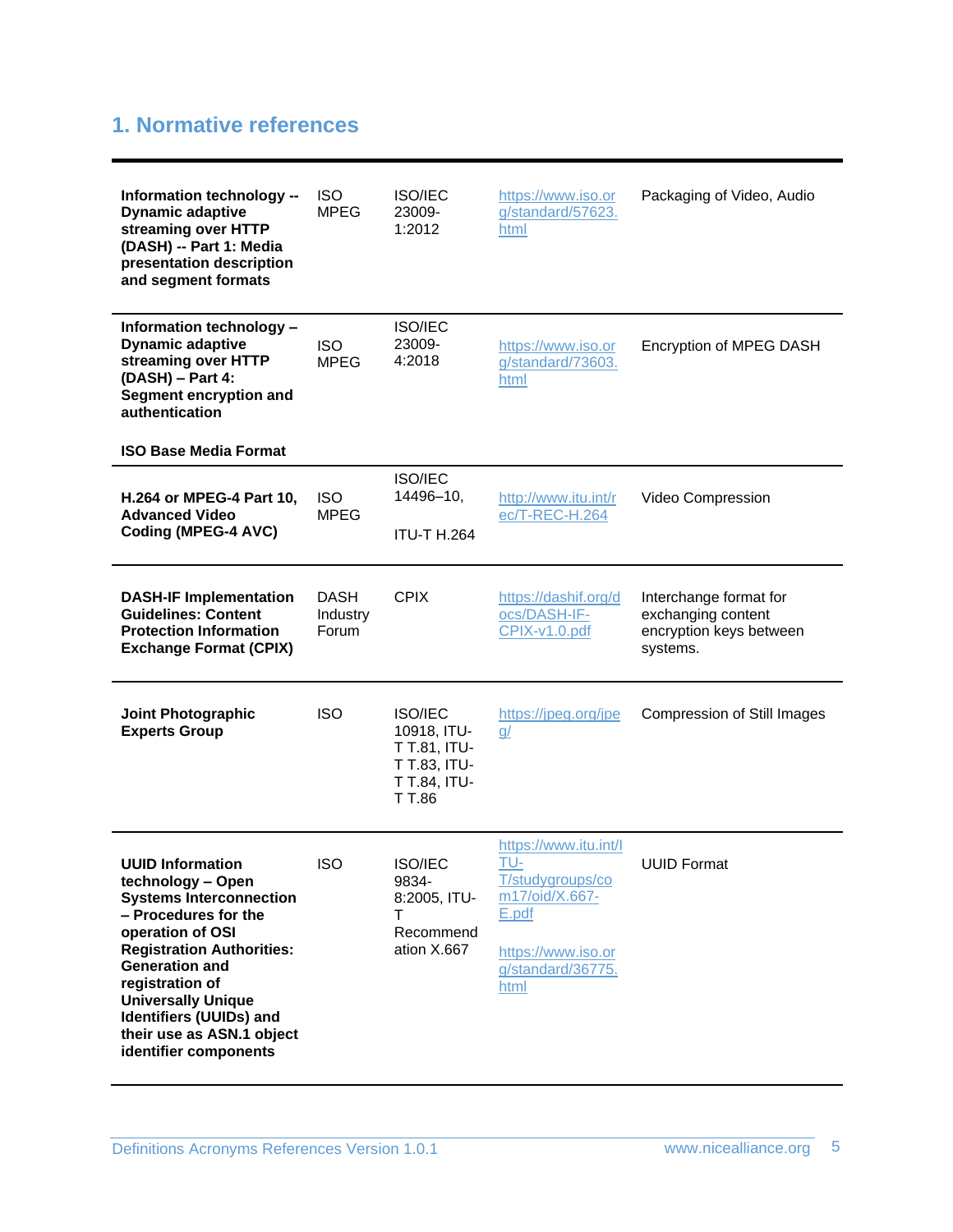| The OAuth 2.0<br><b>Authorization Framework</b>                                                                                                         | <b>IETF</b> | <b>RFC 6749</b>         | https://tools.ietf.or<br>g/html/rfc6749                                                               | OAuth Protocol used for<br>token processing |
|---------------------------------------------------------------------------------------------------------------------------------------------------------|-------------|-------------------------|-------------------------------------------------------------------------------------------------------|---------------------------------------------|
| The JavaScript Object<br><b>Notation (JSON) Data</b><br><b>Interchange Format</b>                                                                       | <b>IETF</b> | <b>RFC 8259</b>         | https://tools.ietf.or<br>g/html/rfc8259                                                               | Definition of JSON                          |
| <b>JSON Schema: A Media</b><br><b>Type for Describing</b><br><b>JSON Documents</b>                                                                      | <b>IETF</b> | <b>RFC 7159</b>         | https://json-<br>schema.org/specifi<br>cation.html                                                    | Definition of JSON Schema                   |
| <b>The Secure Sockets</b><br>Layer (SSL) Protocol<br>Version 3.0                                                                                        | <b>IETF</b> | <b>RFC 6101</b>         | https://tools.ietf.or<br>g/html/rfc6101                                                               | <b>HTTPS</b>                                |
| <b>JSON Web Encryption</b>                                                                                                                              | <b>IETF</b> | <b>RFC 7516</b>         | https://tools.ietf.or<br>g/html/rfc7516                                                               |                                             |
| <b>JSON Web Algorithms</b>                                                                                                                              | <b>IETF</b> | <b>RFC 7518</b>         | https://tools.ietf.or<br>g/html/rfc7518                                                               |                                             |
| Key words for use in<br><b>RFCs to Indicate</b><br><b>Requirement Levels</b>                                                                            | <b>IETF</b> | <b>RFC 2119</b>         | https://www.ietf.or<br>g/rfc/rfc2119.txt                                                              |                                             |
| <b>WebRTC 1.0: Real-time</b><br><b>Communication Between</b><br><b>Browsers</b>                                                                         | W3G         | WebRTC                  | https://www.w3.or<br>g/TR/webrtc/                                                                     | Web RTC Specification.                      |
| <b>Part1 Revision 4</b><br>"Recommendation for<br>Key management"                                                                                       | <b>NIST</b> | <b>NIST</b><br>SP800-57 | https://csrc.nist.go<br>v/publications/deta<br>il/sp/800-57-part-<br>1/revised/archive/2<br>007-03-01 |                                             |
| <b>Deterministic Usage of</b><br>the Digital Signature<br>Algorithm (DSA) and<br><b>Elliptic Curve Digital</b><br><b>Signature Algorithm</b><br>(ECDSA) | <b>IETF</b> | <b>RFC 6979</b>         | https://tools.ietf.or<br>g/html/rfc6979                                                               |                                             |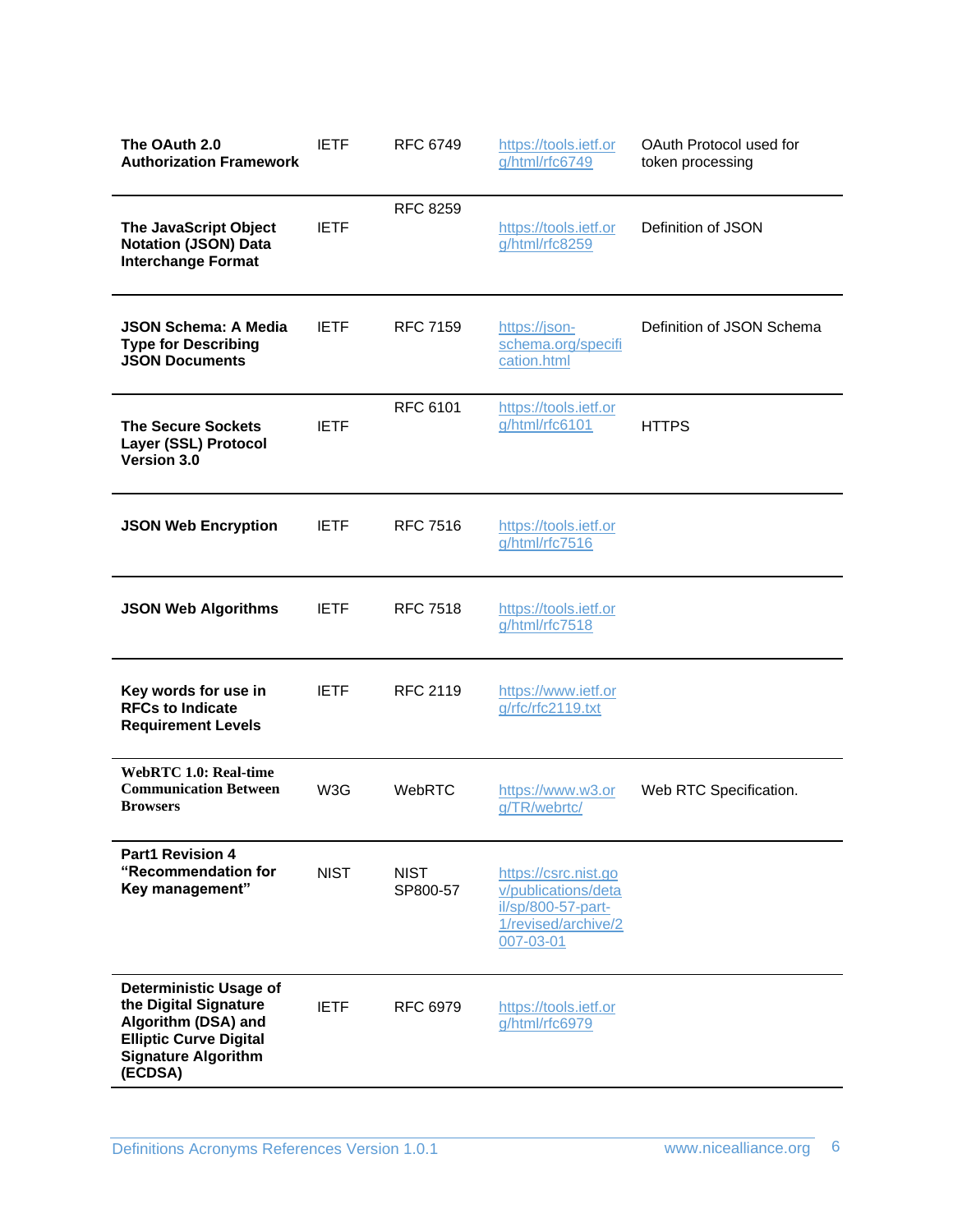| <b>OAuth 2.0 for Native</b><br><b>Apps</b>                                     | <b>IETF</b> | RFC 8252 | https://tools.ietf.or<br>$q$ /html/rfc8252 |
|--------------------------------------------------------------------------------|-------------|----------|--------------------------------------------|
| <b>Proof Key for Code</b><br><b>Exchange by OAuth</b><br><b>Public Clients</b> | <b>IFTF</b> | RFC 7636 | https://tools.ietf.or<br>g/html/rfc7636    |

# <span id="page-6-1"></span><span id="page-6-0"></span>**2. Terms and Definitions**

#### 2.1. Definitions

| <b>Term</b>                      | <b>Definition</b>                                                                                                                                                                                                                                                                                                                    |
|----------------------------------|--------------------------------------------------------------------------------------------------------------------------------------------------------------------------------------------------------------------------------------------------------------------------------------------------------------------------------------|
| Access Token                     | An Access Token is used by an App or Data Service to access a Device or<br>Data Service. The Access Token conforms to the JSON Web Token format.                                                                                                                                                                                     |
| <b>Account Management</b><br>App | An Application provided by the NICE Account Service provider that enables<br>the User to manage their Account. It also manage the linking of Apps and<br>Devices to their Account                                                                                                                                                    |
| AppInstance                      | Specific instance of a NICE App.                                                                                                                                                                                                                                                                                                     |
| AppInstanceID                    | Unique Identifier for the instance of App. This shall conform to the Unique<br>Identifier Specification.                                                                                                                                                                                                                             |
| NICE App                         | A NICE App interacts with a user and utilizes data from the NICE Data<br>Pipeline to provide information and feedback to the end user. The NICE<br>App initiates the configuration of the Data Pipeline by requesting a<br>SceneMode to be implemented based on the capabilities of the Nodes<br>available within the Data Pipeline. |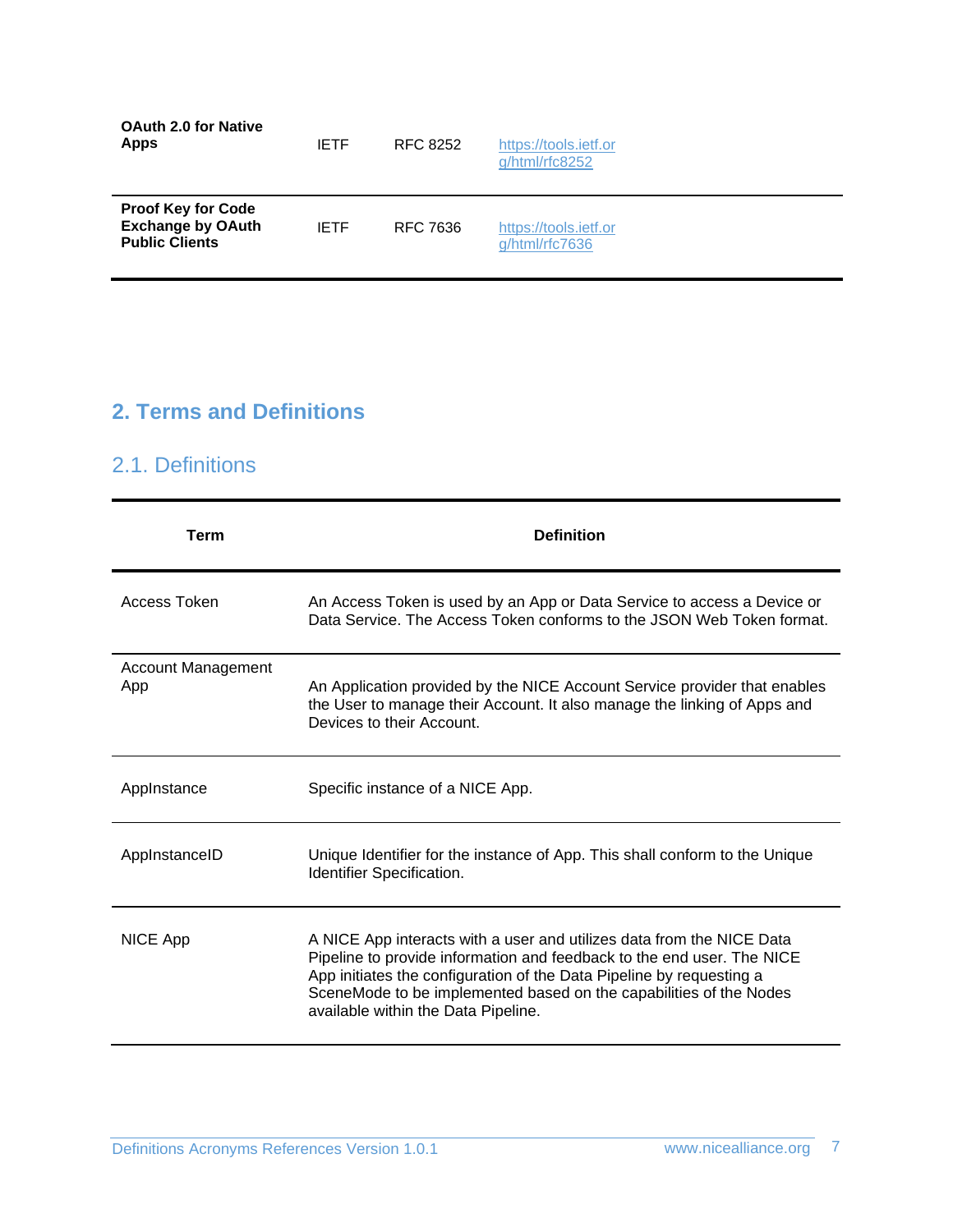| AppID                  | Unique identifier for an App that may be connected to the NICE system.<br>This AppID refers to the version and name of App and not to the specific<br>instance of an App.                                                                                                                                                                                                                                                                                                                                            |
|------------------------|----------------------------------------------------------------------------------------------------------------------------------------------------------------------------------------------------------------------------------------------------------------------------------------------------------------------------------------------------------------------------------------------------------------------------------------------------------------------------------------------------------------------|
| App Instance           | An App Instance is a specific instance of the execution of an App that has<br>been developed by an App developer. For example the same App may be<br>downloaded onto two different platforms. The App on each platform shall be<br>referred to as an App Instance.                                                                                                                                                                                                                                                   |
| App Developer          | Party that developed an App and operates servers used to distribute data<br>associated with the App.                                                                                                                                                                                                                                                                                                                                                                                                                 |
| <b>Black Box</b>       | Key server that is used to insert keys and IDs into Devices or chips used in<br>Devices during the production process.                                                                                                                                                                                                                                                                                                                                                                                               |
| Scene Encryption Key   | The Scene Encryption Key shall be used to encrypt or to decrypt<br>SceneData and SceneMarks. They are defined as SceneEncryptionKey in<br>Privacy Object.                                                                                                                                                                                                                                                                                                                                                            |
| <b>Cloud Services</b>  | A cloud based Service that interacts with the Device. A Cloud Service may<br>control Devices, consume SceneMarks and SceneData generated by the<br>Device and further process this data to either augment existing SceneMarks<br>and SceneData or generate new SceneMarks and SceneData. A Cloud<br>Service may aggregate and process SceneMarks and SceneData from<br>multiple sources.                                                                                                                             |
| <b>Control Session</b> | A connection between an App and a Controller, which enables the App to<br>configure the Nodes which are managed by the Controller.                                                                                                                                                                                                                                                                                                                                                                                   |
| Controller             | A logical function within a Device or Data Service that manages the<br>configuration of one or more Nodes. A Node shall be exclusively managed<br>by a single Controller.                                                                                                                                                                                                                                                                                                                                            |
| Data Pipeline          | The DataPipeline is a workflow for organizing and indexing video in<br>realtime. The DataPipeline comprises of multiple streams from multiple<br>cameras. It is a real time messaging system that provides SceneMarks and<br>SceneData that are relevant for the Application that has configured the<br>DataPipeline. The DataPipeline enables feedback to change parts of the<br>pipeline in response to analysis that has occurred within the DataPipeline -<br>this enables optimized data capture and processed. |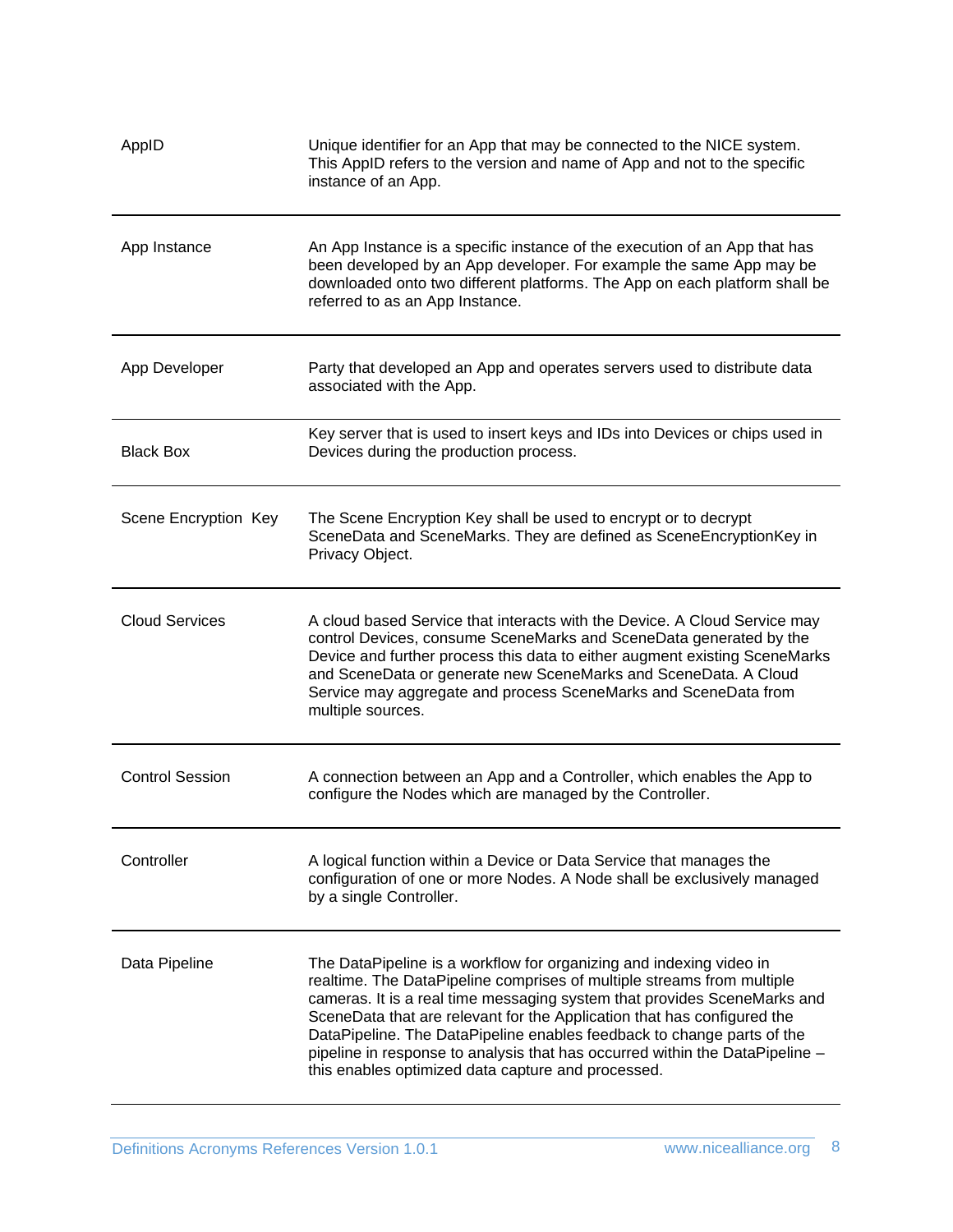| <b>Device Certificate</b> | A Certificate that certifies the linkage between a Public Key and a DeviceID.<br>This validates the DeviceID and enables secure communication with the<br>Device. This Certificate is made available once the Device has been<br>registered with a Device Seller.                                                     |
|---------------------------|-----------------------------------------------------------------------------------------------------------------------------------------------------------------------------------------------------------------------------------------------------------------------------------------------------------------------|
| DeviceID                  | Identifier for the Device that conforms to the Universally Unique Identifier as<br>defined by ISO/IEC 9834-8:2005. The format of this Identifier is described<br>NICE Identifier Structure specification.                                                                                                             |
| Device Password           | Password that is used by the owner of the Device log into the NICE LA<br>account for the Device and enable the Device to be associated with their<br>Account.                                                                                                                                                         |
| <b>End User</b>           | The person or entity that owns or manages the Device and has a User<br>Account.                                                                                                                                                                                                                                       |
| Entity                    | This is either a Device, Data Service or App within the NICE eco system.                                                                                                                                                                                                                                              |
| Input Port                | A Node uses an Input to receive Data to the Outputs of other Nodes. An<br>Input includes the protocol used for the communication of data, the<br>Universal Resource Indicator for the source of Data from the Node, the<br>encoding of the Data from the Node and the encryption of the Data received<br>by the Node. |
| SceneEncryptionKeyID      | A unique Identifier for a Scene Encryption Key. This Identifier has a value<br>that is unique throughout the NICE System.                                                                                                                                                                                             |
| Live Stream               | A real time stream of data that is generated by the Device. This may be a<br>live video feed from the image sensor, an audio stream from a microphone<br>or any other sequential data from a sensor.                                                                                                                  |
| Manufacturer              | Entity that is responsible for manufacturing a Device.                                                                                                                                                                                                                                                                |
| <b>NICE Media Service</b> | Live stream of video or other data from a Device or Service. Devices or<br>Services may be capable of streaming video or other data using the<br>WebRTC protocol.                                                                                                                                                     |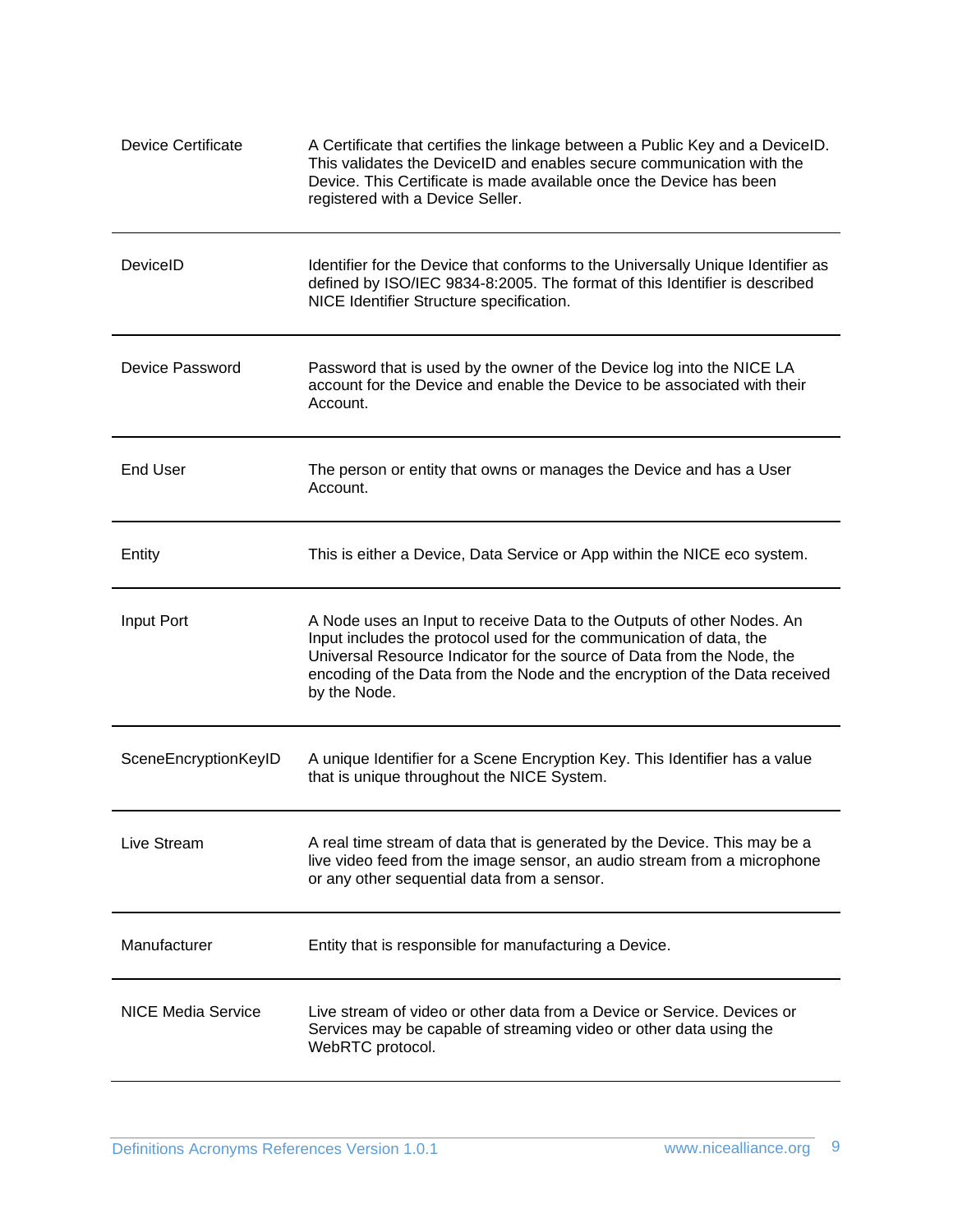| <b>NICE Account Service</b>         | The NICE Account Service manages the User's Account information, the<br>NICE Devices linked to the User's Account and the NICE Apps linked to the<br>User's Account. The NICE Account Service manages the access of NICE<br>Apps to NICE Devices, NICE Data Services to NICE Devices and NICE<br>Apps to NICE Data Services. The NICE Account Service is also responsible<br>for managing the Privacy Management of data associated with the End<br>Users Account including data generated by NICE Devices.                                                                        |
|-------------------------------------|------------------------------------------------------------------------------------------------------------------------------------------------------------------------------------------------------------------------------------------------------------------------------------------------------------------------------------------------------------------------------------------------------------------------------------------------------------------------------------------------------------------------------------------------------------------------------------|
| <b>NICE Account</b><br>ServiceID    | Identifier that is allocated to a NICE Account Service by the NICE License<br>Authority. This conforms to the Universally Unique Identifier as defined<br>by ISO/IEC 9834-8:2005.                                                                                                                                                                                                                                                                                                                                                                                                  |
| <b>NICE Data</b>                    | NICE Data is data that is embodied in the data formats defined in the NICE<br>specification. These include SceneMarks, SceneData and Capabilities.                                                                                                                                                                                                                                                                                                                                                                                                                                 |
| <b>NICE Data Service</b>            | A NICE Data Service is a Service provided to a NICE App which is based<br>on processing the output data stream from the NICE Data Pipeline. A NICE<br>Data Service may enhance this output data or may analyse the data further<br>to create new SceneMarks and SceneData.                                                                                                                                                                                                                                                                                                         |
| <b>NICE Device</b>                  | A Device is compliant to the NICE Device Specification. It contains at least<br>one Node and implements the Management Interface to the NICE License<br>Authority and NICE Account Services. Each Device has a unique Identifier<br>and can be individually managed by the NICE License Authority and the<br>NICE Account Service. Examples of Physical Devices are Camera, Sensor<br>Devices or Bridges between existing cameras and the NICE eco system.<br>NICE Devices may also be implemented as "Virtual" Devices where the<br>device is implemented as a cloud application. |
| <b>NICE License Authority</b>       | Entity that provides the root of trust for all other Entities in the NICE eco<br>system. The NICE LA provides keys and ids for Devices, NICE Account<br>Services, Apps and Data Services.                                                                                                                                                                                                                                                                                                                                                                                          |
| <b>NICE Trusted Time</b><br>Service | The NICE Trusted Time Service is a service provided by either the NICE<br>License Authority or NICE Account Service that is a source of trusted time.                                                                                                                                                                                                                                                                                                                                                                                                                              |
| <b>NICE System</b>                  | The NICE System is the entire ecosystem that covers the NICE Devices,<br>NICE License Authority and NICE Account Service, NICE Data Services,<br>NICE Media Services and NICE Apps.                                                                                                                                                                                                                                                                                                                                                                                                |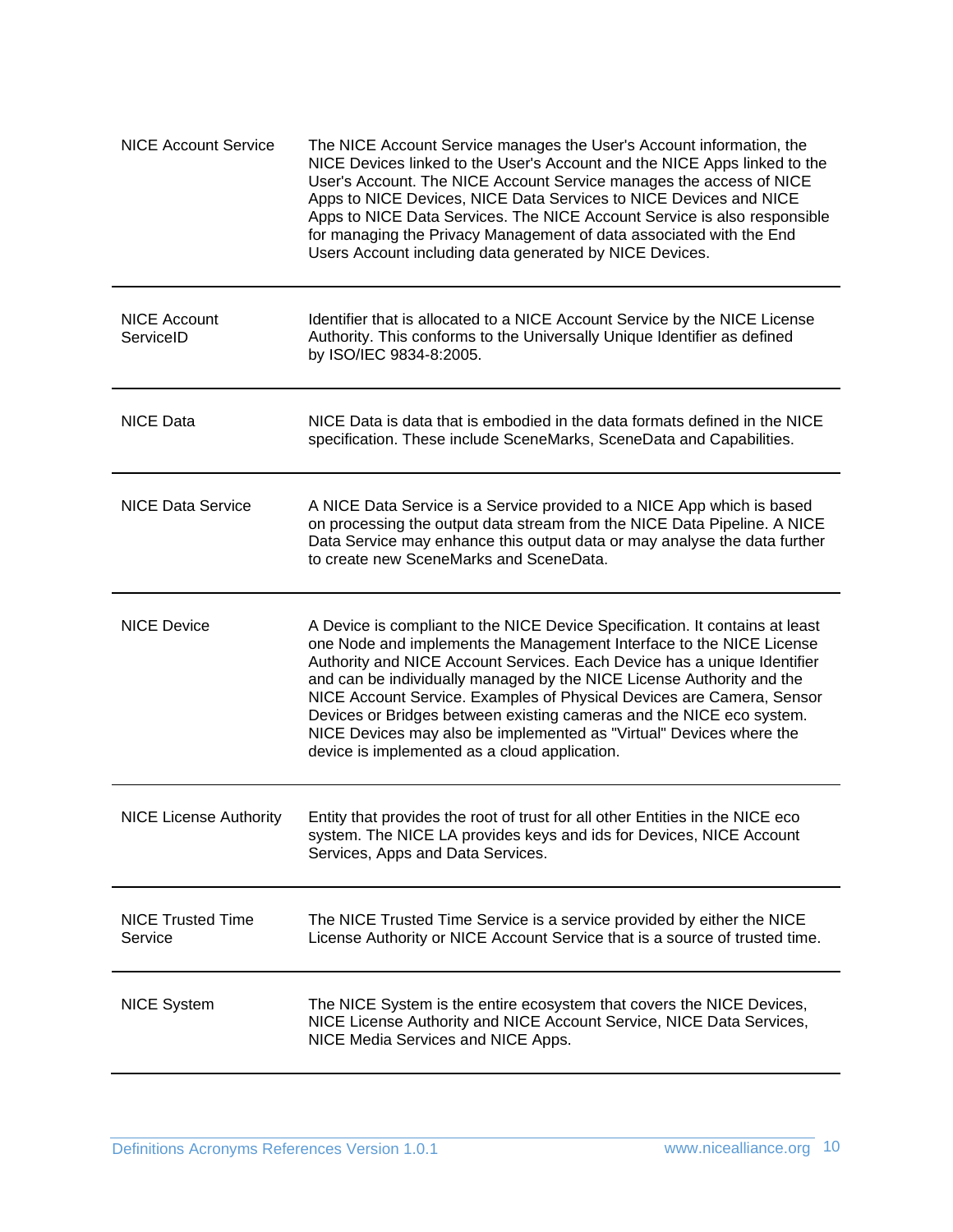| Node                                 | A Node is the most basic component of the NICE Data Pipeline. A Node<br>has Inputs, Outputs, Transducers (sensors or actuators) and Process's. A<br>Node may capture an image, process its contents and generate a<br>SceneMark and SceneData, it may input audio data and play it back<br>through its speaker (Transducer) or simply take SceneMarks and<br>SceneData as inputs and further process them. |
|--------------------------------------|------------------------------------------------------------------------------------------------------------------------------------------------------------------------------------------------------------------------------------------------------------------------------------------------------------------------------------------------------------------------------------------------------------|
| Node Number                          | The value assigned to a Node within the scope of the Device. The NodelD<br>is the combination of the DeviceID and the Node Number as defined in the<br>NICE Identifier Specification.                                                                                                                                                                                                                      |
| <b>Output Port</b>                   | A Node uses an Output to send Data to the Inputs of other Nodes. An<br>Output includes the protocol used for the communication of data, the<br>Universal Resource Indicator for the destination of Data from the Node, the<br>encoding of the Data from the Node and the encryption of the Data sent<br>from the Node.                                                                                     |
| Port                                 | A Port can be either an input or an output to a Node. A port can carry video,<br>audio or still and other SceneData into or out of the Node.                                                                                                                                                                                                                                                               |
| Port Number                          | A value assigned to a Port within the scope of a Node. The PortID is the<br>combination of NodelD and the Port Number as defined in the NICE<br>identifier Specification.                                                                                                                                                                                                                                  |
| <b>Privacy Agent</b>                 | The Privacy Agent is a process that is executed in a secure execution<br>environment. It contains the keys that are required to decrypt or encrypt<br>Data and processes the rules that are defined in the Privacy Object.                                                                                                                                                                                 |
| <b>Privacy Management</b><br>Service | The system that is used to manage the privacy of Data in the NICE eco<br>system. This includes the Privacy Server that provides Privacy Objects that<br>enable access to the data, the Privacy Agent within the Device and the<br>Privacy Agent within the Data Services and Apps.                                                                                                                         |
| <b>Privacy Object</b>                | A data object that delivers Scene Encryption Keys that are used to either<br>encrypt or decrypt encrypted SceneData and SceneMarks. The Privacy<br>Object may also define how data that is decrypted shall be handled<br>including whether the data may be analyzed, redistributed. The Privacy<br>Object may also determine the conditions under the which the data may be<br>decrypted.                  |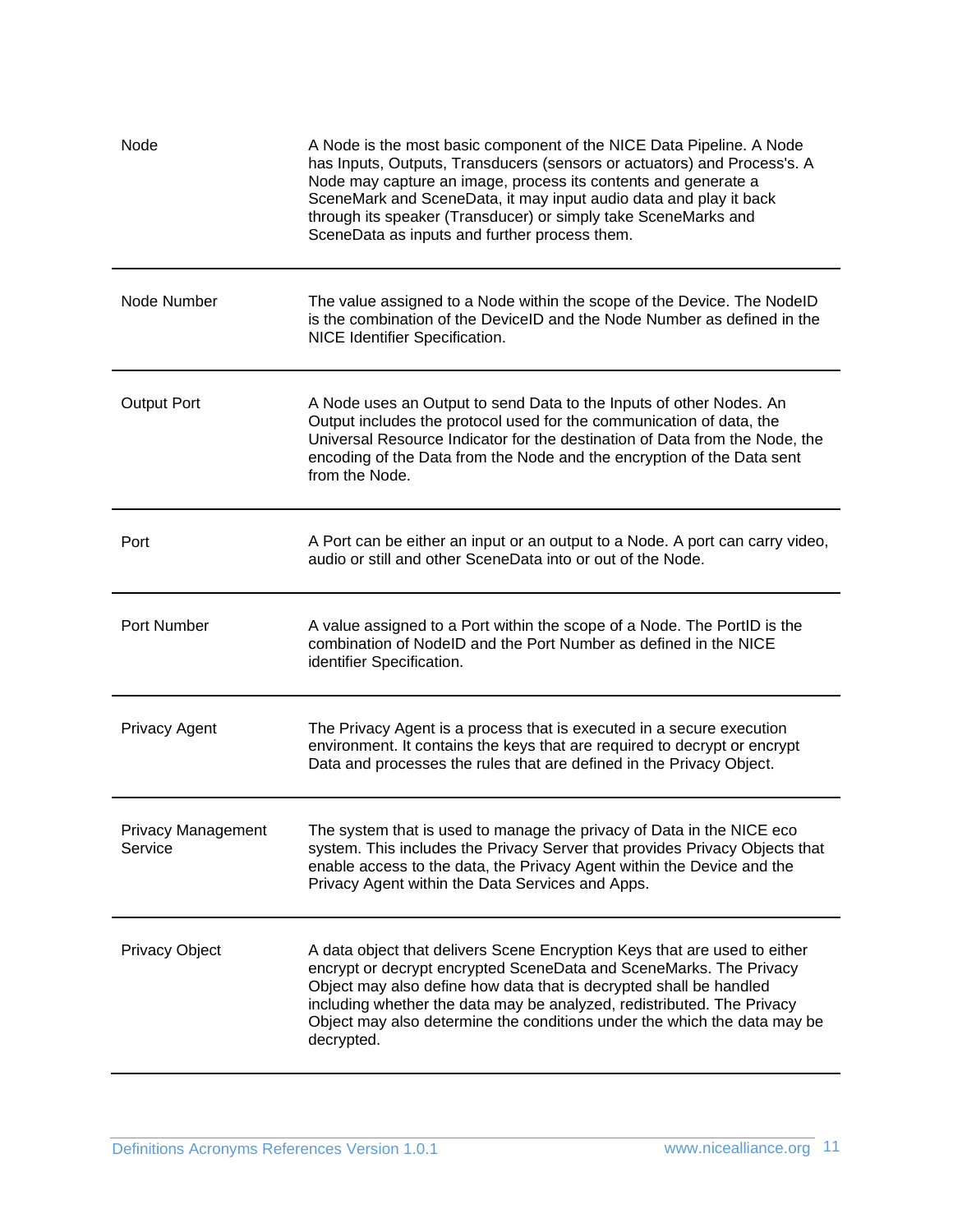| <b>Privacy Server</b> | The Privacy Server is a cloud service that is part of the NICE Account<br>Service that manages the access to Data through the distribution of Privacy<br>Objects to the Devices, Data Services and Apps to enable them to encrypt,<br>decrypt and process Data.                                                                                                                                                                                                                                                    |
|-----------------------|--------------------------------------------------------------------------------------------------------------------------------------------------------------------------------------------------------------------------------------------------------------------------------------------------------------------------------------------------------------------------------------------------------------------------------------------------------------------------------------------------------------------|
| Private Key           | A key that is part of a asymmetric cryptographic key pair. This key is kept<br>secret within the Entity to which the key has been assigned.                                                                                                                                                                                                                                                                                                                                                                        |
| Public Key            | A key that is part of a asymmetric cryptographic key pair. This key is<br>distributed openly in a X.509 certificate.                                                                                                                                                                                                                                                                                                                                                                                               |
| SceneData             | SceneData is captured or provided by a group of one or more sensor<br>devices and/or sensor modules, which includes different types of sensor<br>data related to the Scene and also further processed or analyzed data.<br>SceneData can be thought of as a sample or snapshot of a Scene.<br>SceneData can also include different types of meta data from various<br>sources. Examples include timestamps, geolocation data, ID for the sensor<br>device, IDs and data from other sensor devices in the vicinity. |
| SceneDataManifest     | The SceneDataManifest is a data object containing references and URI's to<br>files containing SceneData. The SceneDataManifest is organized by time<br>and may be filtered to a specific Apps needs.                                                                                                                                                                                                                                                                                                               |
| <b>SceneMark</b>      | A SceneMark is a standardised data structure that describes the Scene that<br>is being captured by the Nodes within the Device. The SceneMark<br>comprises data such as a thumbnail, the settings of the Node, data<br>describing what has been captured in an image frame, a timestamp,<br>references to other SceneMarks related to the Scene. A SceneMark marks<br>the Scene of interest or possibly a point of interest within the Scene.                                                                      |
| SceneMarkManifest     | The SceneMarkManifest is a data object containing references and URI's to<br>SceneMarks. The SceneMarkManifest is organized by time and may be<br>curated to a specific Apps.                                                                                                                                                                                                                                                                                                                                      |
| SceneMode             | The SceneMode is the configuration of a Node that optimizes the Node to<br>generate data that is tuned to the requirements of the NICE App or NICE<br>Data Service configuring the SceneMode. The SceneMode defines the<br>inputs and outputs, the configuration of the sensor and the processing of<br>data within the Node.                                                                                                                                                                                      |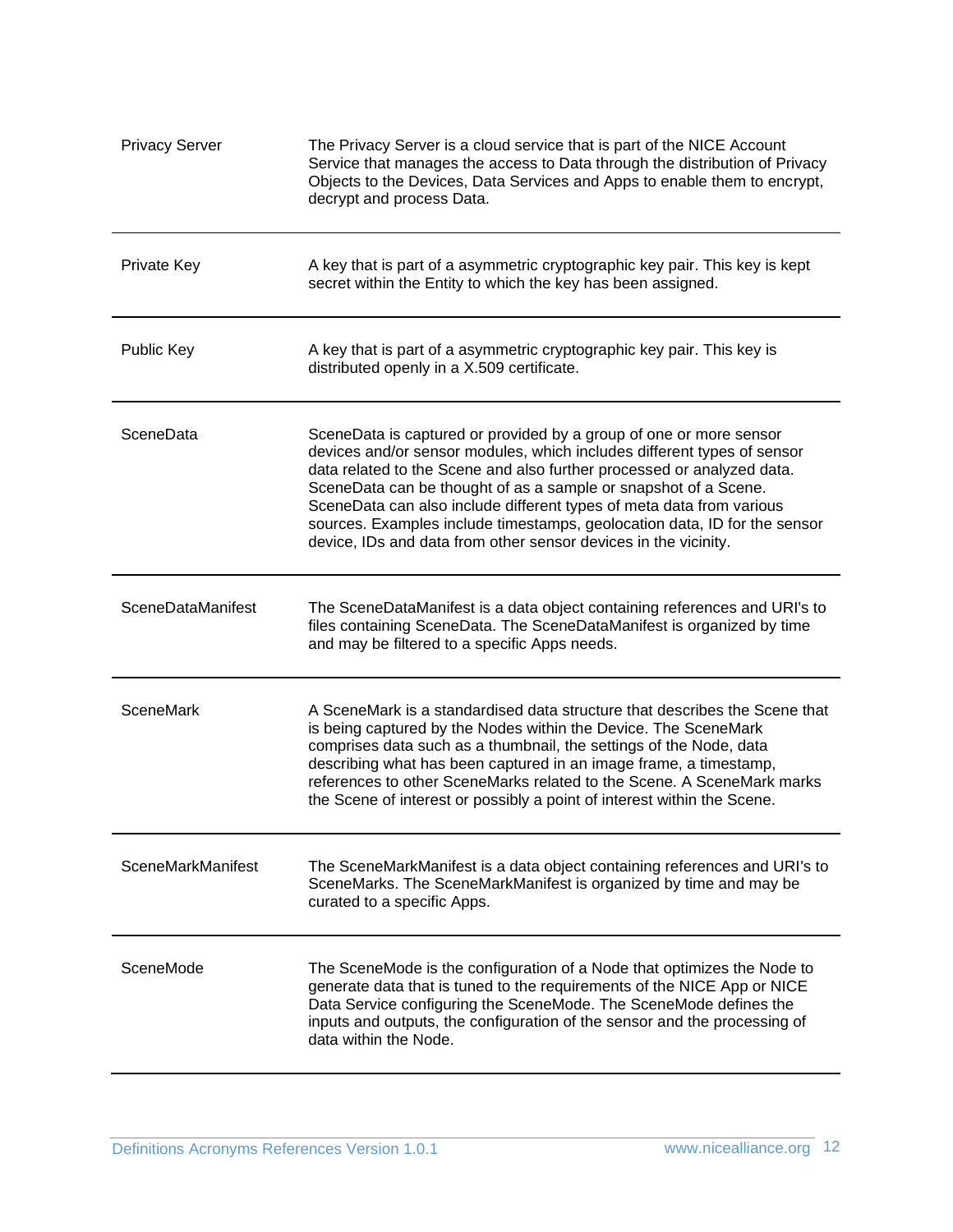| <b>Trusted Time Clock</b>               | A clock that executes within an App, Data Service or Device. The clock is<br>resistant to being reset or having its operation modified by any external<br>agent or rogue application within the Device. The clock is initialized by the<br><b>Trusted Time Protocol.</b>                          |
|-----------------------------------------|---------------------------------------------------------------------------------------------------------------------------------------------------------------------------------------------------------------------------------------------------------------------------------------------------|
| <b>Trusted Time Stamp</b>               | Time stamp that has been signed by either the NICE License Authority or<br><b>NICE Account Service.</b>                                                                                                                                                                                           |
| <b>Trusted Time Protocol</b>            | This is a protocol defined in the NICE specification that enables a<br>Trusted Time Clock to be synchronized with the master clock within the<br>NICE LA or NICE AS.                                                                                                                              |
| Speaker                                 | Transducer that takes as an input a sequence of data and converts them to<br>audible signals.                                                                                                                                                                                                     |
| Transducer                              | Function of Node that can convert a digital value to a physical output. For<br>example a speaker is a transducer takes a digital input and outputs an<br>audio signal.                                                                                                                            |
| Trigger                                 | A field in the SceneMode that defines when a SceneMark shall be<br>generated. For example a trigger condition can be that a face has been<br>detected. When the Node detects a face it shall generate a SceneMark and<br>SceneData.                                                               |
| <b>Trusted Execution</b><br>Environment | A Trusted Execution Environment is an environment where a sensitive<br>software application can execute and process sensitive data. It shall also<br>have a secure access to encryption and decryption hardware within the<br>Device.                                                             |
| <b>Trusted Time</b>                     | Time that has been synchronized with the centralized time server using the<br>trusted time protocol defined in the Privacy and Security Specification.                                                                                                                                            |
| <b>User Account</b>                     | The NICE User Account is an Account that is used by the owner of one or<br>more NICE Devices can manage their devices, NICE Apps which may<br>access their devices and data. A NICE User Account may belong to a<br>single user, typically a consumer or group of users, typically an enterprise. |